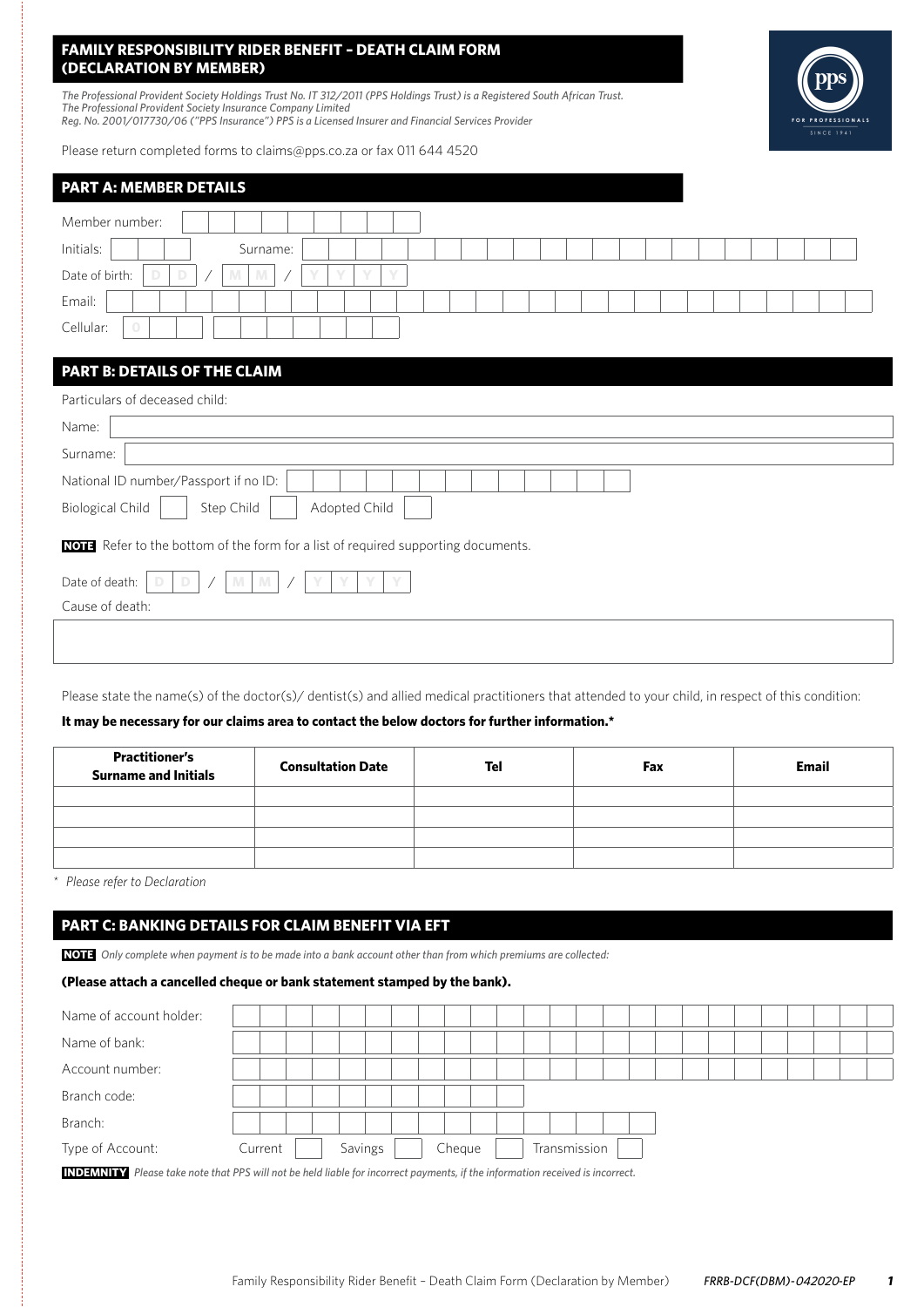| <b>PART D: DECLARATION</b>                         |                                                                                                                                                                                                                                                                                                                                                                                                                                                                                                                                                                                                                                                                                                            |
|----------------------------------------------------|------------------------------------------------------------------------------------------------------------------------------------------------------------------------------------------------------------------------------------------------------------------------------------------------------------------------------------------------------------------------------------------------------------------------------------------------------------------------------------------------------------------------------------------------------------------------------------------------------------------------------------------------------------------------------------------------------------|
|                                                    | I specifically authorise PPS Insurance to communicate any requirement to my/member's financial advisor<br><b>YES</b><br>NO<br>which may entail providing information regarding the current medical condition.                                                                                                                                                                                                                                                                                                                                                                                                                                                                                              |
| Financial Advisor's Name:                          |                                                                                                                                                                                                                                                                                                                                                                                                                                                                                                                                                                                                                                                                                                            |
| Financial Advisor's Email:                         |                                                                                                                                                                                                                                                                                                                                                                                                                                                                                                                                                                                                                                                                                                            |
|                                                    | I certify that all the above information is true and correct and I/we authorise PPS Insurance to:                                                                                                                                                                                                                                                                                                                                                                                                                                                                                                                                                                                                          |
| $\alpha$<br>b)                                     | Access any information which it deems necessary to assess any insurance risk or to consider a claim and I understand that if I choose<br>not to provide this information PPS will not be able to assess my claim for insurance.<br>Share with other insurers and their representation body any information in the possession of PPS Insurance, either directly or through<br>a database operated by, or for insurers as a group and authorise PPS to also collect my personal information from other insurers as<br>exchange of information helps to save costs and combat fraud. PPS can further process any such information in accordance or<br>compatible with the purpose for which it was collected. |
| $\mathsf{C}$<br>d)                                 | Disclose any information to the PPS Holdings Trust, subsidiaries, affiliates, Profmed or other persons provided that it is necessary to<br>properly underwrite, manage, assess the claim or service the policy, policy assets or myself. PPS Insurance may be required to<br>disclose your information to regulatory or government agencies.<br>Obtain credit information from any person or institution.                                                                                                                                                                                                                                                                                                  |
| <b>AND</b>                                         |                                                                                                                                                                                                                                                                                                                                                                                                                                                                                                                                                                                                                                                                                                            |
|                                                    | l/we understand that I can request details of the information held by my insurer and request its correction where appropriate.                                                                                                                                                                                                                                                                                                                                                                                                                                                                                                                                                                             |
| <b>AND</b>                                         |                                                                                                                                                                                                                                                                                                                                                                                                                                                                                                                                                                                                                                                                                                            |
|                                                    | l/we authorise a doctor, hospital, medical aid or any other person to provide this information to PPS.                                                                                                                                                                                                                                                                                                                                                                                                                                                                                                                                                                                                     |
| your Policy Contract and in this Part D.           | PPS Insurance will always do its utmost to prevent any unauthorised disclosure of your personal information. PPS will adhere to any laws<br>governing the protection of (and access to) personal information; and will not use your information for any purpose not provided for in                                                                                                                                                                                                                                                                                                                                                                                                                        |
| Signature of policyholder:                         |                                                                                                                                                                                                                                                                                                                                                                                                                                                                                                                                                                                                                                                                                                            |
| Signature of spouse or child over 18 years of age: |                                                                                                                                                                                                                                                                                                                                                                                                                                                                                                                                                                                                                                                                                                            |
| Signed at (Place):                                 | 20<br>on this<br>day of                                                                                                                                                                                                                                                                                                                                                                                                                                                                                                                                                                                                                                                                                    |